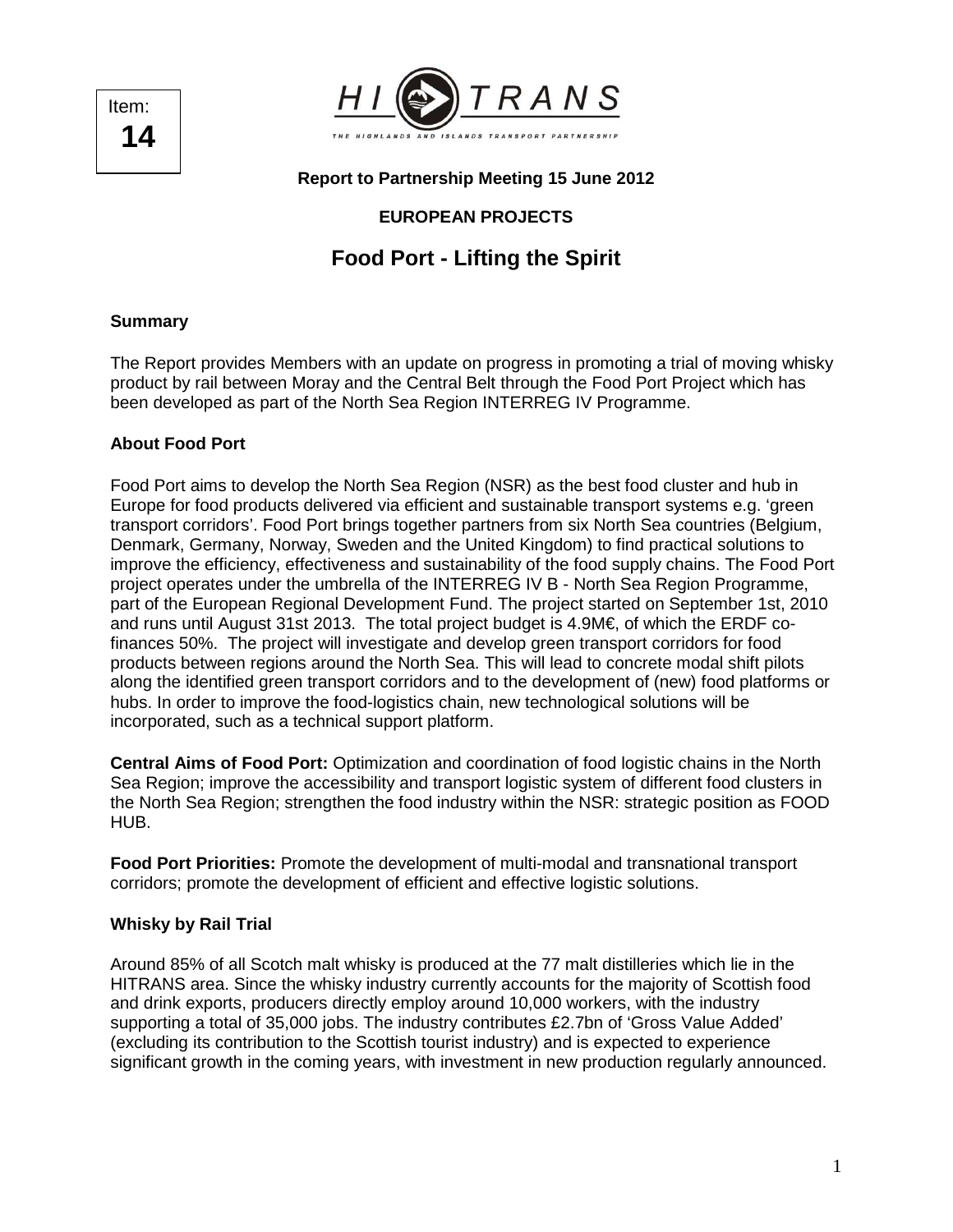Following our much heralded work on Whisky Logistics in 2011, HITRANS has submitted an INTERREG IVB bid to the Food Port project to fund trial movements of bulk spirit by rail. 50% intervention is available, with match funding anticipated from the private sector and ourselves and partners. We have approval in principle, but owing to a delay at Third Level Control in Europe, official confirmation of funding will be in summer 2012.

HITRANS is working through the Scotch Whisky Association with a number of distillers in Speyside to identify volume availability, location, distance from railhead, loading time, loading facilities etc. A plan will be devised for the efficient transfer of 16-20 containers of bulk spirit to move 2-3 times per week from Elgin to Central Scotland. Terminals at Elderslie, Mossend, Coatbridge and Grangemouth will be considered in order to minimise road delivery distance. Data from our Rail Freight Capability Study 2010 will be used to inform gauge, length and routing. The exercise will be cost neutral to the distillers. The first trains could run in autumn 2012 for 15-20 weeks.

HITRANS will tender for rail haulage and for container tank lease. Specialist consultancy may also be required. Initially rail freight companies will be invited to express interest and provide indicative costs before a preferred partner is selected. Road collection and delivery will be managed by distillers through existing contractual relationships.

The true costs of the rail operation will be established, and environmental benefits calculated. There will also be resilience, performance and road maintenance benefits. The environmental aspects of project will be audited by an academic partner. All data captured will be available to the whisky industry and to Food Port partners.

The total project value is Euro 200k, with £50k from HITRANS already committed. Additional resource to promote additional value through the project may be available through HIE Moray.

#### **Next Steps**

- 1. Demountable container tanks that maximise gauge and are compatible with individual distillery loading points need to be sourced.
- 2. Discussions with distillers will identify what volume is available from which site, and a dummy loading plan drawn up.
- 3. Trial runs with a container on a skeletal chassis will establish loading viability at the distillery.
- 4. A preferred rail haulier will be procured.
- 5. Elgin Yard will require inspection.
- 6. Train pathing needs to be examined.
- 7. A working group of key logistics personnel from the whisky industry needs to be established.